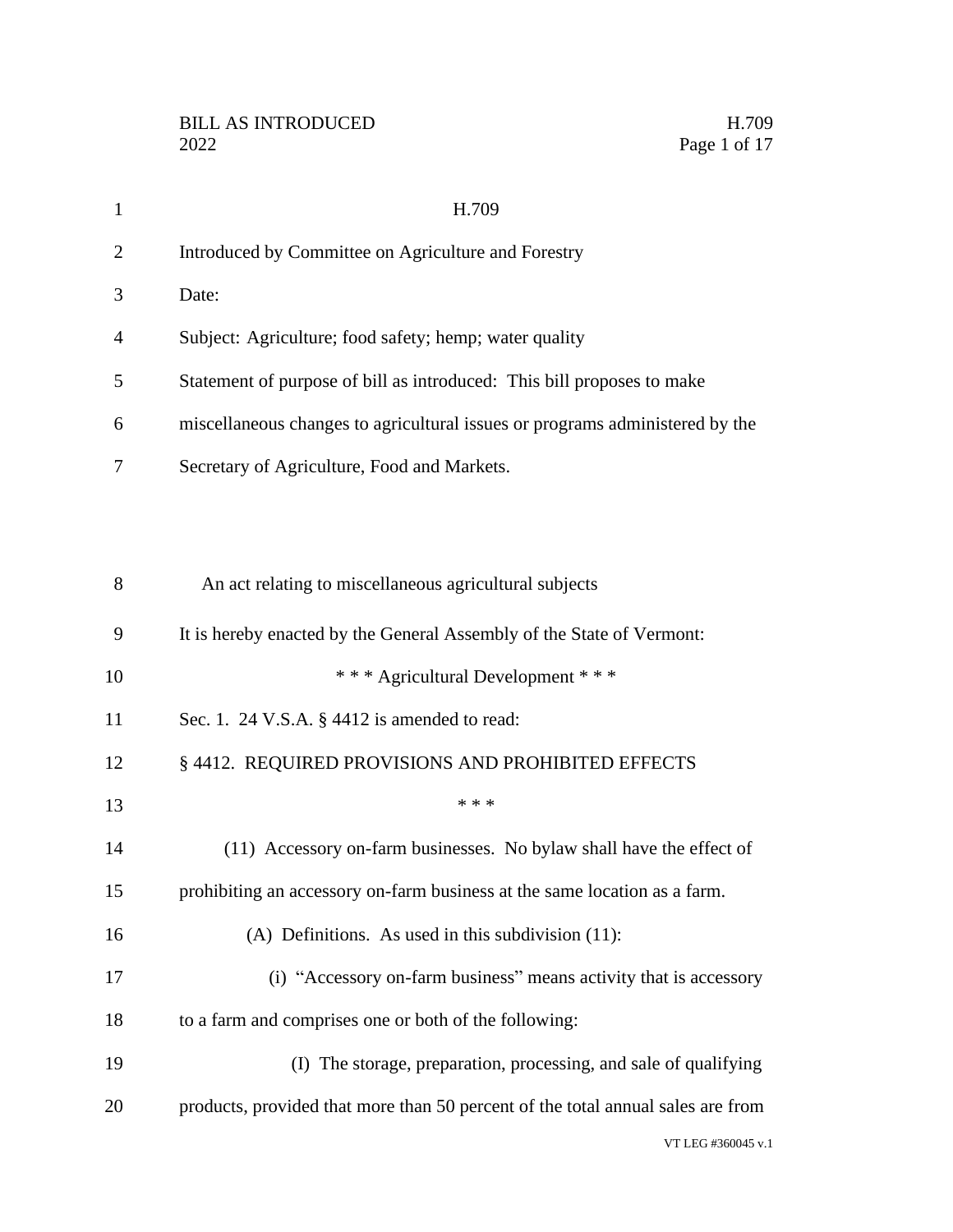| $\mathbf{1}$   | qualifying products that are principally produced on the farm at which the            |
|----------------|---------------------------------------------------------------------------------------|
| $\overline{2}$ | business is located.                                                                  |
| 3              | * * *                                                                                 |
| $\overline{4}$ | *** General Powers; Administration ***                                                |
| 5              | Sec. 2. 6 V.S.A. § 1 is amended to read:                                              |
| 6              | § 1. GENERAL POWERS OF AGENCY; SECRETARY OF                                           |
| 7              | AGRICULTURE, FOOD AND MARKETS                                                         |
| 8              | (a) The Agency of Agriculture, Food and Markets shall be administered by              |
| 9              | a Secretary of Agriculture, Food and Markets. The Secretary shall supervise           |
| 10             | and be responsible for the execution and enforcement of all laws relating to          |
| 11             | agriculture and standards of weight and measure. The Secretary may:                   |
| 12             | * * *                                                                                 |
| 13             | (15) Notwithstanding any law to the contrary in this title, Title 9, or               |
| 14             | <u>Title 20, whenever the Secretary is required or authorized to serve any person</u> |
| 15             | or entity by any means, including by personal service or certified mail, the          |
| 16             | Secretary may deliver service by electronic mail, provided that the Secretary         |
| 17             | proves receipt of service or the person or entity agrees to accept electronic         |
| 18             | service. The Secretary may prove receipt of service whenever the person or            |
| 19             | entity acknowledges receipt or otherwise responds in a manner that                    |
| 20             | demonstrates actual service. Proof of service may not be solely demonstrated          |
| 21             | by an automated electronic read receipt message. Any person or entity may             |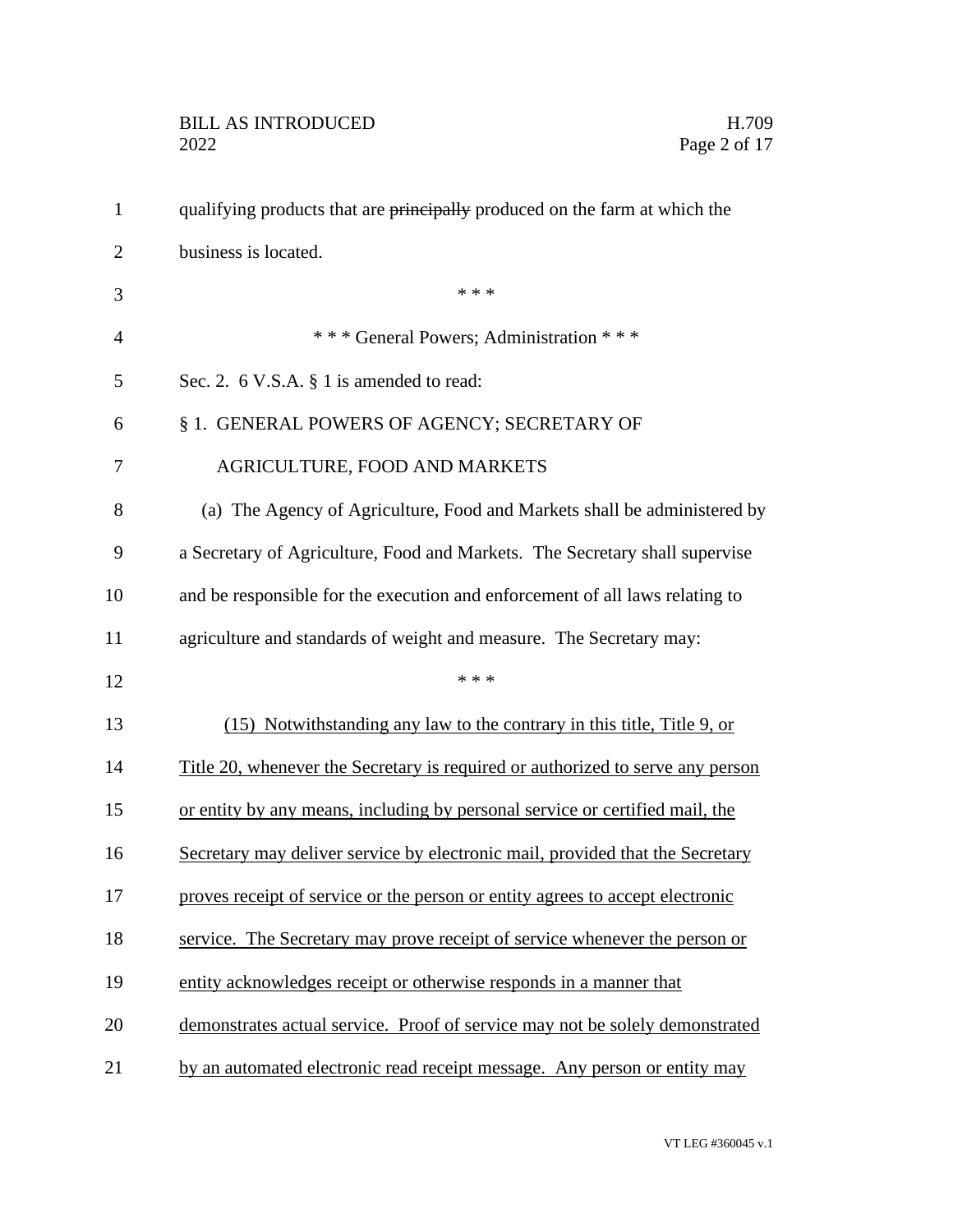| $\mathbf{1}$   | agree to accept service through electronic mail by written consent. The          |
|----------------|----------------------------------------------------------------------------------|
| $\overline{2}$ | agreement to accept electronic mail service may be communicated through          |
| 3              | electronic mail and need not be signed.                                          |
| $\overline{4}$ | * * *                                                                            |
| 5              | Sec. 3. $6$ V.S.A. $\S$ 22 is added to read:                                     |
| 6              | § 22. LICENSE APPLICATIONS AND PENDING ALLEGATIONS OR                            |
| 7              | <b>PAST VIOLATIONS</b>                                                           |
| 8              | (a) Notwithstanding any law to the contrary in this title, Title 9, or Title 20, |
| 9              | the Agency may simultaneously evaluate pending applications and ongoing          |
| 10             | compliance concerns, provided it affords proper notice and complies with         |
| 11             | section 16 of this title.                                                        |
| 12             | (b) Whenever a person or entity is applying for or attempting to renew a         |
| 13             | license, permit, registration, or other form of permission issued by the Agency, |
| 14             | the Agency may consider that person or entity's alleged or proven failure to     |
| 15             | comply with related program requirements.                                        |
| 16             | (c) If the Agency is considering denying an application or renewal request       |
| 17             | for a license, permit, registration, or other form of permission issued by the   |
| 18             | Agency because of pending allegations, proven violations, or any failure to      |
| 19             | comply with a final order or assurance of discontinuance, the Agency shall       |
| 20             | provide notice and an opportunity for hearing in accordance with section 16 of   |
| 21             | this title.                                                                      |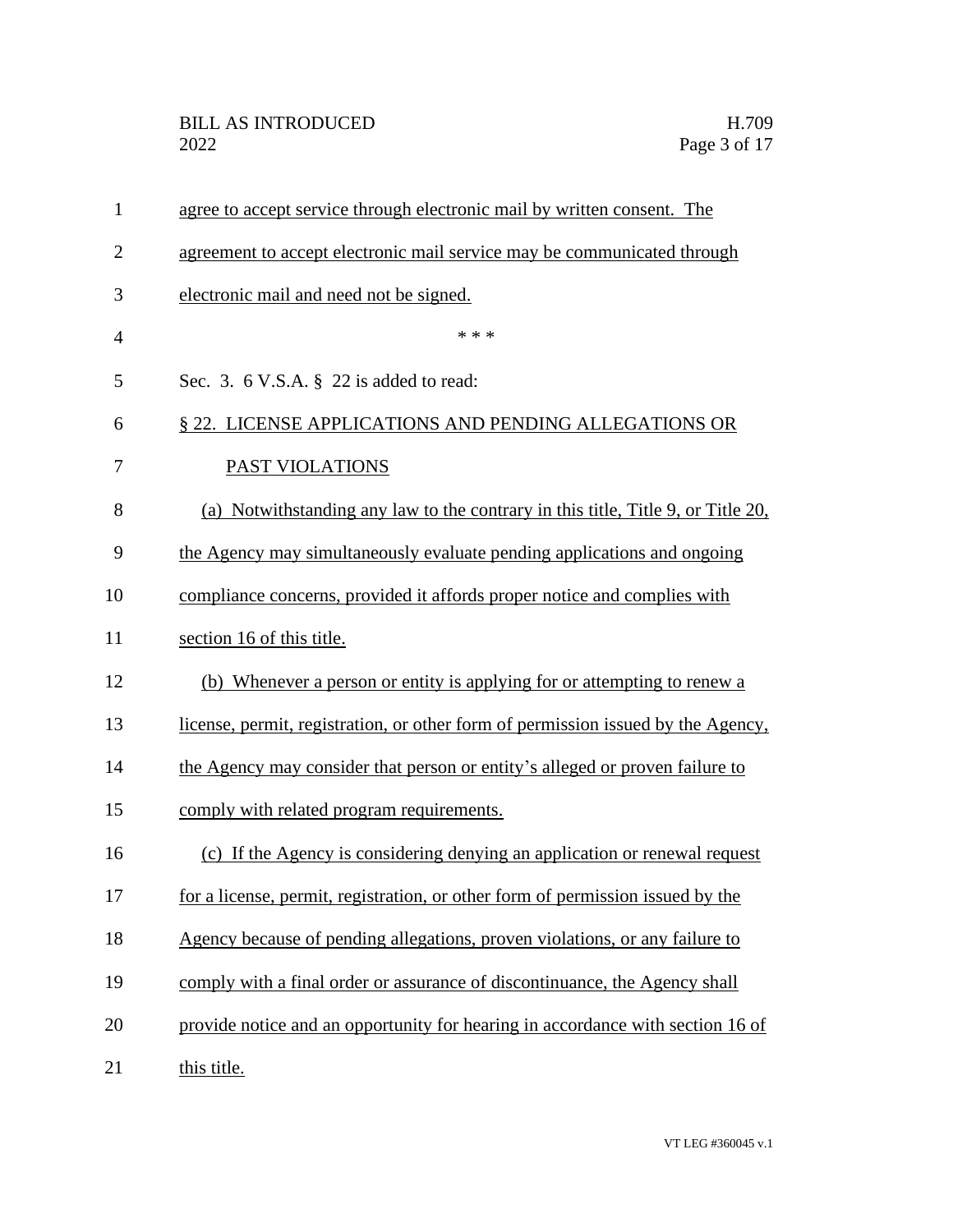| $\mathbf{1}$   | (d) When a person or entity has made timely and sufficient application for           |
|----------------|--------------------------------------------------------------------------------------|
| $\overline{2}$ | the renewal of a license, permit, registration, or other form of permission          |
| 3              | issued by the Agency, or for a new license, permit, registration, or other form      |
| $\overline{4}$ | of permission issued by the Agency with reference to any activity of a               |
| 5              | continuing nature, the existing license, registration, permit, or other form of      |
| 6              | permission does not expire until the application has been finally determined by      |
| 7              | the Agency, and, in case the application is denied or the terms of the new           |
| 8              | license, registration, permit, or other form of permission issued by the Agency      |
| 9              | is limited, until the last day for seeking review of the Agency order or a later     |
| 10             | date fixed by order of the reviewing court.                                          |
| 11             | (e) This section shall not apply when the Agency previously revoked,                 |
| 12             | suspended, withdrew, or otherwise conditioned a license, permit, registration,       |
| 13             | or other form of permission issued by the Agency and that final order remains        |
| 14             | in effect.                                                                           |
| 15             | (f) This section shall not apply when the Agency is contemplating taking             |
| 16             | action against a person or entity's existing license, permit, registration, or other |
| 17             | form of permission issued by the Agency because of any alleged violation.            |
| 18             | Any appropriate action against a person or entity's existing license, permit,        |
| 19             | registration, or other permission issued by the Agency shall be taken through        |
| 20             | the enforcement process related to the pending allegations.                          |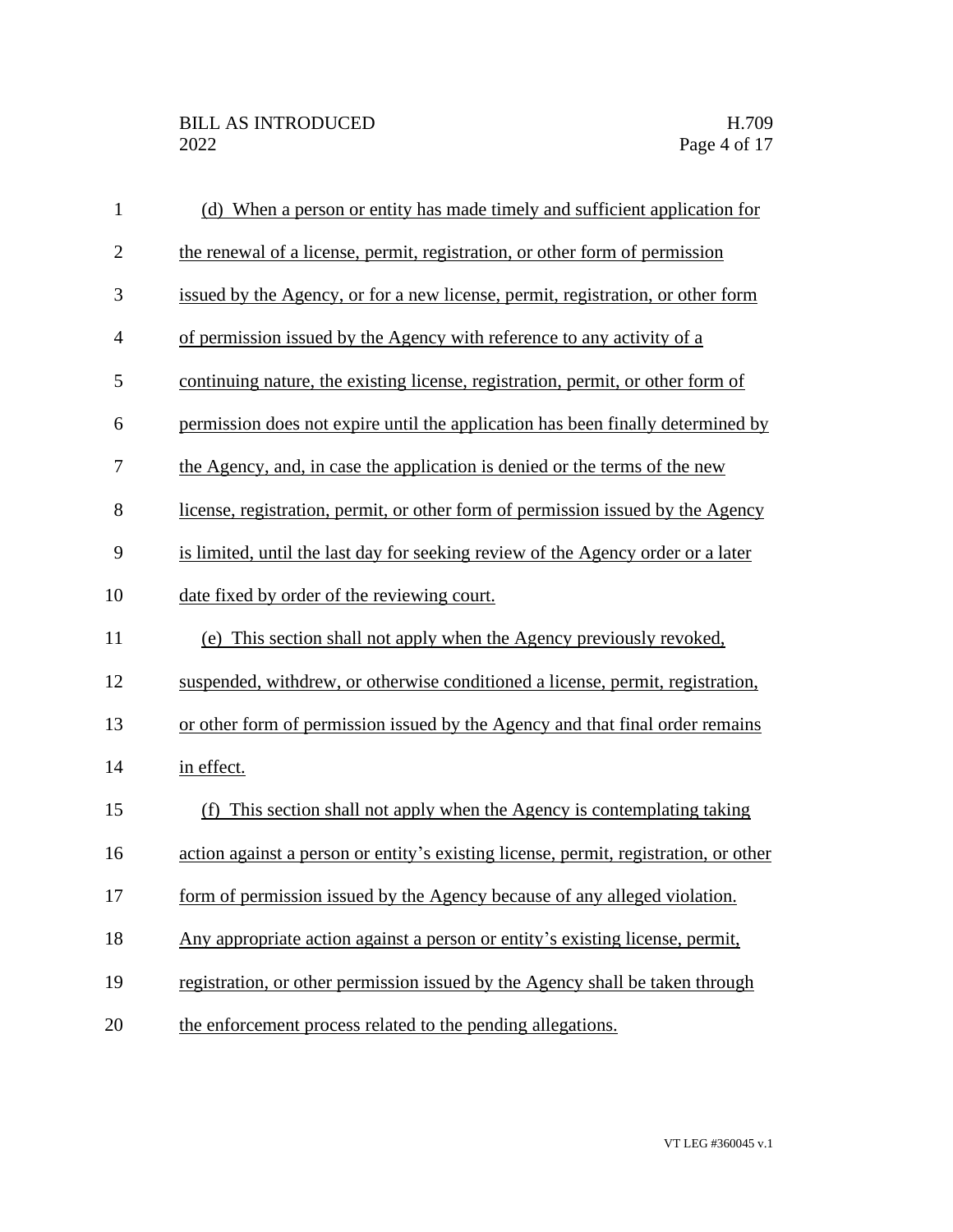| $\mathbf{1}$   | *** Produce Inspection ***                                                                |
|----------------|-------------------------------------------------------------------------------------------|
| $\overline{2}$ | Sec. 4. $6$ V.S.A. $\S$ 851 is amended to read:                                           |
| 3              | § 851. DEFINITIONS                                                                        |
| 4              | As used in this chapter:                                                                  |
| 5              | (1) "Adulterated" has the same meaning as in 18 V.S.A. $\S$ 4059 when                     |
| 6              | applied to produce and includes "adulteration" under rules adopted under                  |
| 7              | <u>18 V.S.A. chapter 82.</u>                                                              |
| 8              | (2) "Agency" means the Agency of Agriculture, Food and Markets.                           |
| 9              | $\left(\frac{2}{3}\right)$ "Farm" means lands that are owned or leased by a person        |
| 10             | engaged in any of the activities stated in $10 \text{ V.S.A. }$ \$ 6001(22) has the same  |
| 11             | meaning as used in 21 C.F.R. § 112.3.                                                     |
| 12             | $\left(\frac{3}{4}\right)$ "Produce" shall have has the same meaning as used in 21 C.F.R. |
| 13             | § 112.3.                                                                                  |
| 14             | $\left(\frac{4}{5}\right)$ "Produce farm" means any farm engaged in the growing,          |
| 15             | harvesting, packing, or holding of produce.                                               |
| 16             | (5)(6) "Secretary" means the Secretary of Agriculture, Food and                           |
| 17             | Markets.                                                                                  |
| 18             | Sec. 5. 6 V.S.A. $\S$ 852 is amended to read:                                             |
| 19             | § 852. AUTHORITY                                                                          |
| 20             | (a) The Secretary may enforce in the State the requirements of:                           |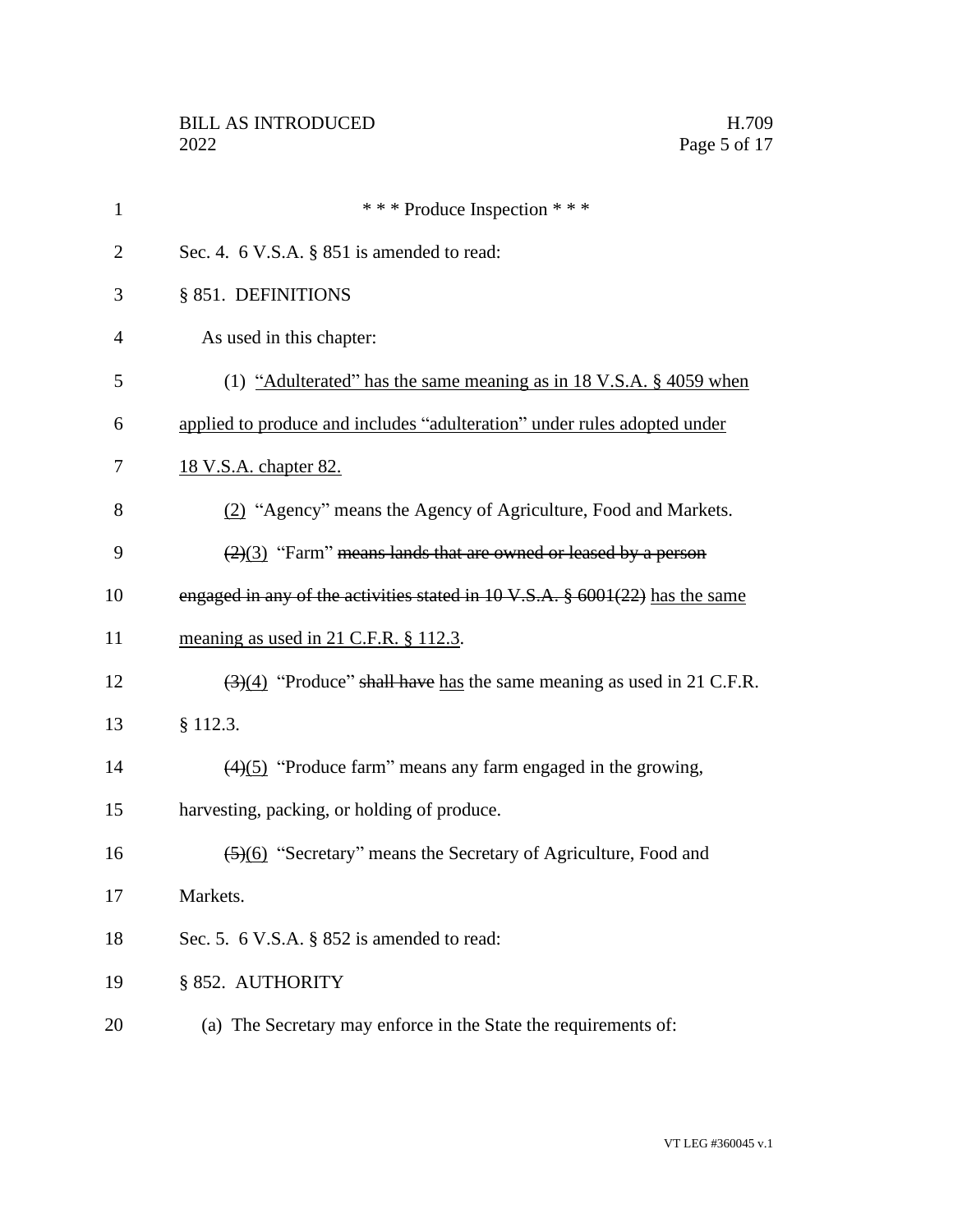# BILL AS INTRODUCED H.709<br>2022 Page 6 of 17

| $\mathbf{1}$   | (1) the rules adopted under the U.S. Food and Drug Administration            |
|----------------|------------------------------------------------------------------------------|
| $\overline{c}$ | Food Safety Modernization Act, Standards for Growing, Harvesting, Packing,   |
| 3              | and Holding of Produce for Human Consumption, 21 C.F.R. part 112, using      |
| 4              | the same or similar powers granted to the U.S. Food and Drug Administration  |
| 5              | to enforce the Food Safety Modernization Act; and                            |
| 6              | (2) the rules adopted under this chapter.                                    |
| 7              | (b) The Agency may collaborate with the Department of Health regarding       |
| 8              | application of the U.S. Food and Drug Administration Food Safety             |
| 9              | Modernization Act, Standards for Growing, Harvesting, Packing, and Holding   |
| 10             | of Produce for Human Consumption, 21 C.F.R. part 112, and application of the |
| 11             | rules adopted under this chapter.                                            |
| 12             | (c) The Secretary shall carry out the provisions of this chapter using:      |
| 13             | (1) monies appropriated to the Agency by the federal government for the      |
| 14             | purpose of administering the federal Food Safety Modernization Act and the   |
| 15             | rules adopted thereunder;                                                    |
| 16             | (2) monies appropriated to the Agency by the State for the purpose of        |
| 17             | administering this chapter; and                                              |
| 18             | (3) other gifts, bequests, and donations by private entities for the         |
| 19             | purposes of administering this chapter.                                      |
| 20             | (d) The Secretary may apply the criteria and definitions in 21 C.F.R.        |
| 21             | part 112 to determine whether produce is adulterated.                        |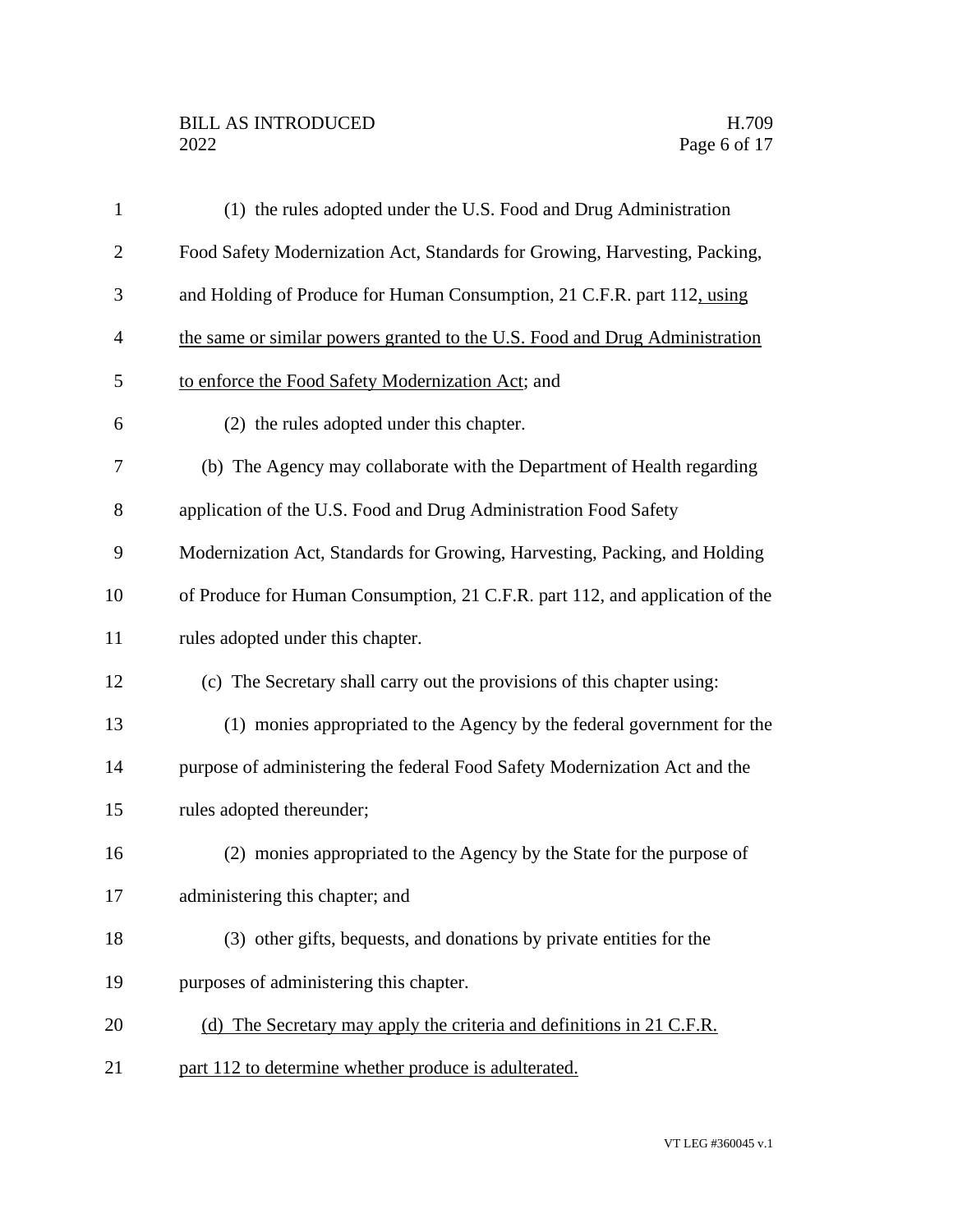| $\mathbf{1}$   | Sec. 6. $6$ V.S.A. $\S$ 853 is amended to read:                                 |
|----------------|---------------------------------------------------------------------------------|
| $\overline{2}$ | § 853. FARM INSPECTIONS                                                         |
| 3              | $(a)(1)$ The Secretary may inspect a produce farm during reasonable hours       |
| 4              | for the purposes of ensuring compliance with:                                   |
| 5              | (A) the federal standards for growing, harvesting, packing, and                 |
| 6              | holding of produce for human consumption, as adopted under 21 C.F.R. part       |
| 7              | 112; $\Theta$ <b>r</b>                                                          |
| 8              | (B) the rules adopted under this chapter; or                                    |
| 9              | (C) eligibility for and conformity with the exemptions and modified             |
| 10             | requirements adopted under 21 C.F.R. part 112.                                  |
| 11             | (2) This section shall not limit the Secretary's authority to respond to an     |
| 12             | emergency in order to prevent a public health hazard under section 21 of this   |
| 13             | title.                                                                          |
| 14             | (b) The Secretary may coordinate with other State agencies and                  |
| 15             | organizations to carry out inspections at or near the same time on a given      |
| 16             | produce farm.                                                                   |
| 17             | * * * Mosquito Control * * *                                                    |
| 18             | Sec. 7. 6 V.S.A. § 1085 is amended to read:                                     |
| 19             | § 1085. MOSQUITO CONTROL GRANT PROGRAM                                          |
| 20             | (a) A Mosquito Control District formed pursuant to 24 V.S.A. chapter 121        |
| 21             | may apply, in a manner prescribed by the Secretary, in writing to the Secretary |
|                |                                                                                 |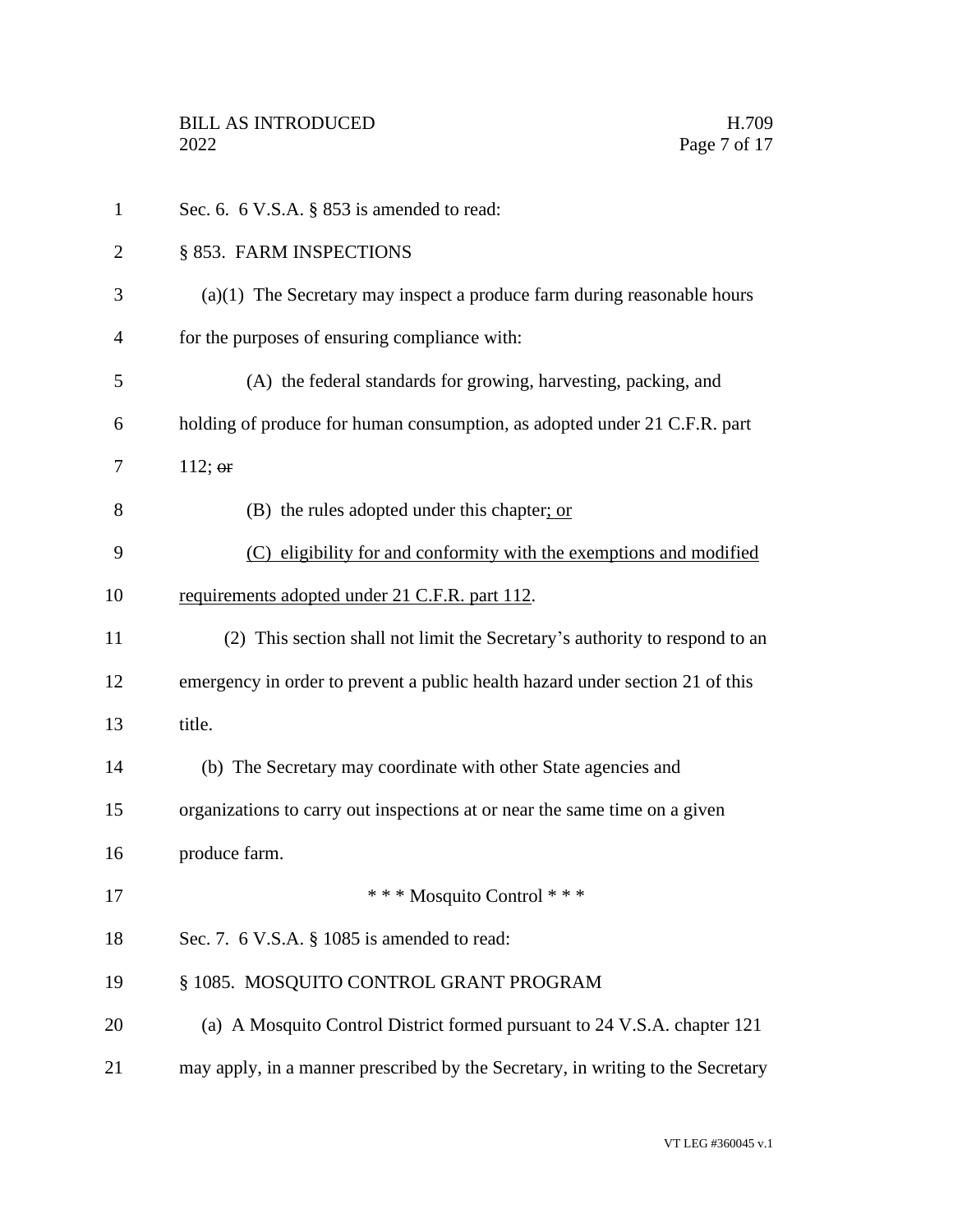| $\mathbf{1}$   | of Agriculture, Food and Markets for a State assistance grant for mosquito         |
|----------------|------------------------------------------------------------------------------------|
| $\mathbf{2}$   | control activities.                                                                |
| 3              | (b) After submission of an application under subsection (a) of this section,       |
| $\overline{4}$ | the Secretary of Agriculture, Food and Markets may award a grant of                |
| 5              | 75 percent or less of the project costs for the purchase and application of        |
| 6              | larvicide and the costs associated with required larval survey activities within a |
| 7              | Mosquito Control District. The Mosquito Control District may provide               |
| 8              | 25 percent of the project costs through in-kind larvicide services, including      |
| 9              | adulticide application or the purchase of capital equipment used for larval        |
| 10             | mosquito control activities. At the Secretary's discretion, costs associated with  |
| 11             | capital equipment that may be required for larval control programs within a        |
| 12             | Mosquito Control District may be eligible for grant awards up to 75 percent of     |
| 13             | the total equipment costs.                                                         |
| 14             | * * *                                                                              |
| 15             | *** Hemp ***                                                                       |
| 16             | Sec. 8. 6 V.S.A. chapter 34 is amended to read:                                    |
| 17             | CHAPTER 34. HEMP                                                                   |
| 18             | § 561. FINDINGS; INTENT                                                            |
| 19             | (a) Findings.                                                                      |
| 20             | * * *                                                                              |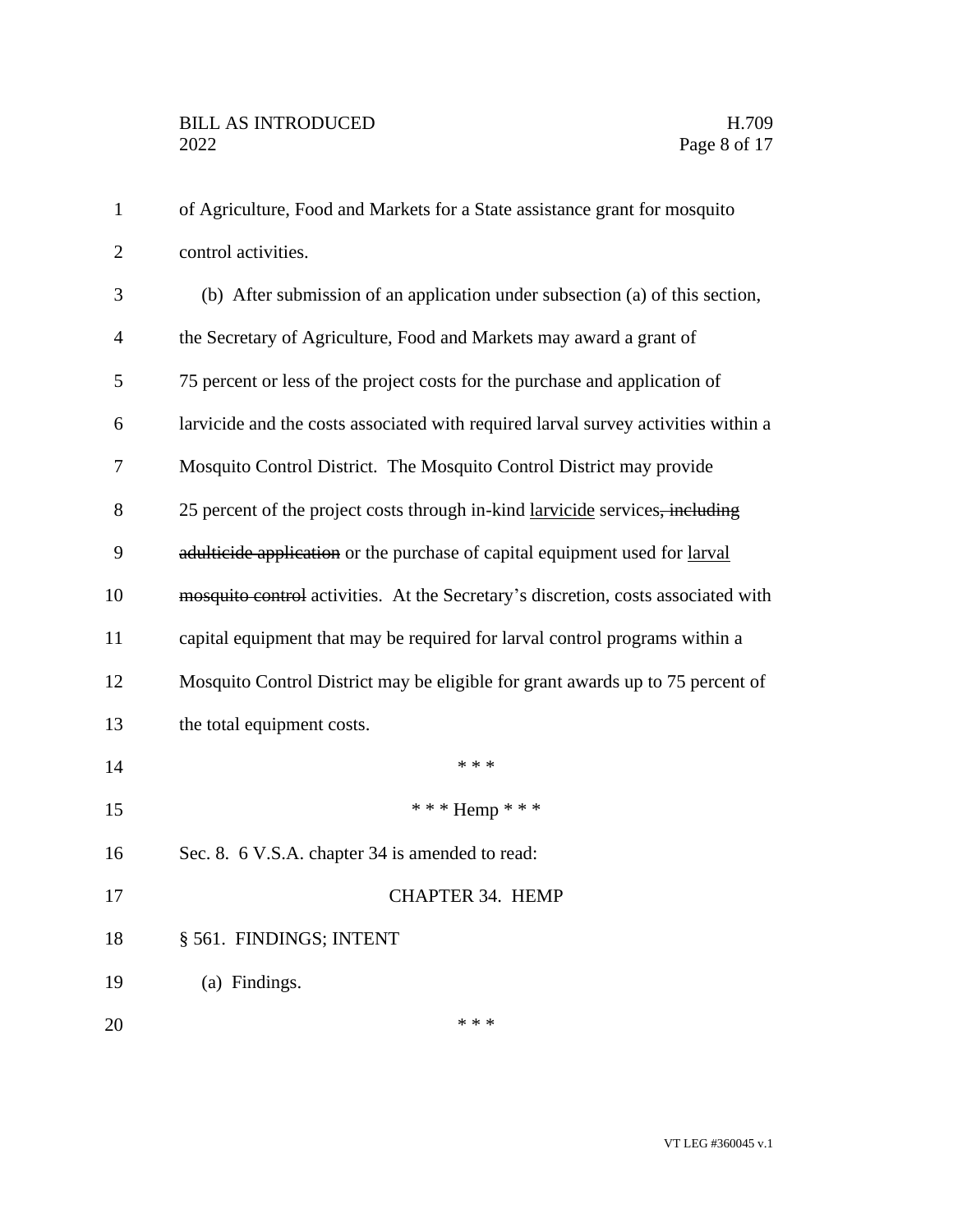# BILL AS INTRODUCED H.709<br>2022 Page 9 of 17

| $\mathbf{1}$   | (5) Section 10113 of the Agriculture Improvement Act of 2018, Pub. L.            |
|----------------|----------------------------------------------------------------------------------|
| $\overline{2}$ | No. 115-334 authorizes the growing, cultivation, and marketing of industrial     |
| 3              | hemp under a U.S. Department of Agriculture approved State program.              |
| $\overline{4}$ | (6) The federal Agricultural Act of 2014, Pub. L. No. 113-79, Sec. 7606,         |
| 5              | codified at 7 U.S.C. § 5940, authorized states, subject to certain requirements, |
| 6              | to implement agricultural pilot programs for the growing, cultivation, and       |
| 7              | marketing of industrial hemp, notwithstanding restrictions under the federal     |
| 8              | Controlled Substances Act. The pilot program was previously set to expire in     |
| 9              | 2020, but states may now operate a pilot program in 2021. The pilot program      |
| 10             | and 7 U.S.C. § 5940 are currently scheduled for repeal on January 1, 2022.       |
| 11             | * * *                                                                            |
| 12             | § 562. DEFINITIONS                                                               |
| 13             | As used in this chapter:                                                         |
| 14             | * * *                                                                            |
| 15             | (5) "Hemp" $\Theta$ "industrial hemp" means the plant Cannabis sativa L. and     |
| 16             | any part of the plant, including the seeds and all derivatives, extracts,        |
| 17             | cannabinoids, acids, salts, isomers, and salts of isomers, whether growing or    |
| 18             | not, with the federally defined tetrahydrocannabinol concentration level of      |
| 19             | hemp. "Hemp" shall be considered an agricultural commodity.                      |
| 20             | (6) "Process" means the storing, drying, trimming, handling,                     |
| 21             | compounding, or converting of a hemp crop by a processor for a single grower     |
|                |                                                                                  |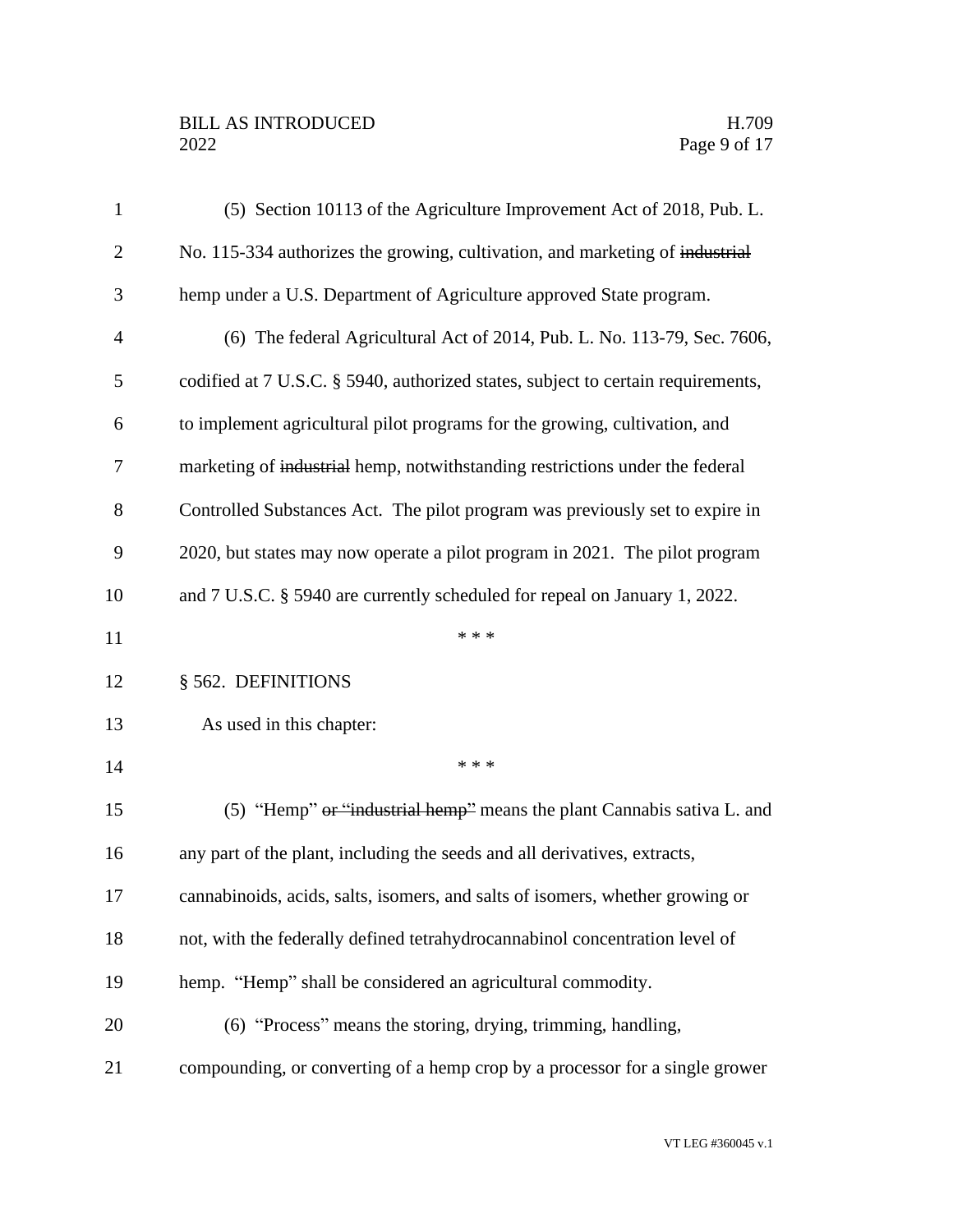| $\mathbf{1}$   | or multiple growers into hemp products or hemp-infused products. "Process"       |
|----------------|----------------------------------------------------------------------------------|
| $\overline{2}$ | includes transporting, aggregating, or packaging hemp from a single grower or    |
| 3              | multiple growers, or manufacturing hemp products or hemp-infused products        |
| 4              | from hemp concentrate.                                                           |
| 5              | * * *                                                                            |
| 6              | § 563. HEMP; AN AGRICULTURAL PRODUCT                                             |
| 7              | (a) Industrial hemp Hemp is an agricultural product that may be grown as a       |
| 8              | crop produced, possessed, marketed, and commercially traded in Vermont           |
| 9              | pursuant to the provisions of this chapter and section 10113 of the Agriculture  |
| 10             | Improvement Act of 2018, Pub. L. No. 115-334.                                    |
| 11             | * * *                                                                            |
| 12             | (d) The cultivation of industrial hemp shall be subject to and comply with       |
| 13             | the required agricultural practices adopted under section 4810 of this title, as |
| 14             | amended.                                                                         |
| 15             | § 564. STATE HEMP PROGRAM; REGISTRATION; APPLICATION;                            |
| 16             | <b>ADMINISTRATION</b>                                                            |
| 17             | (a) The Secretary shall may establish and administer a State Hemp Program        |
| 18             | to regulate the growing, processing, testing, and or marketing of industrial     |
| 19             | hemp and hemp products in the State.                                             |
| 20             | * * *                                                                            |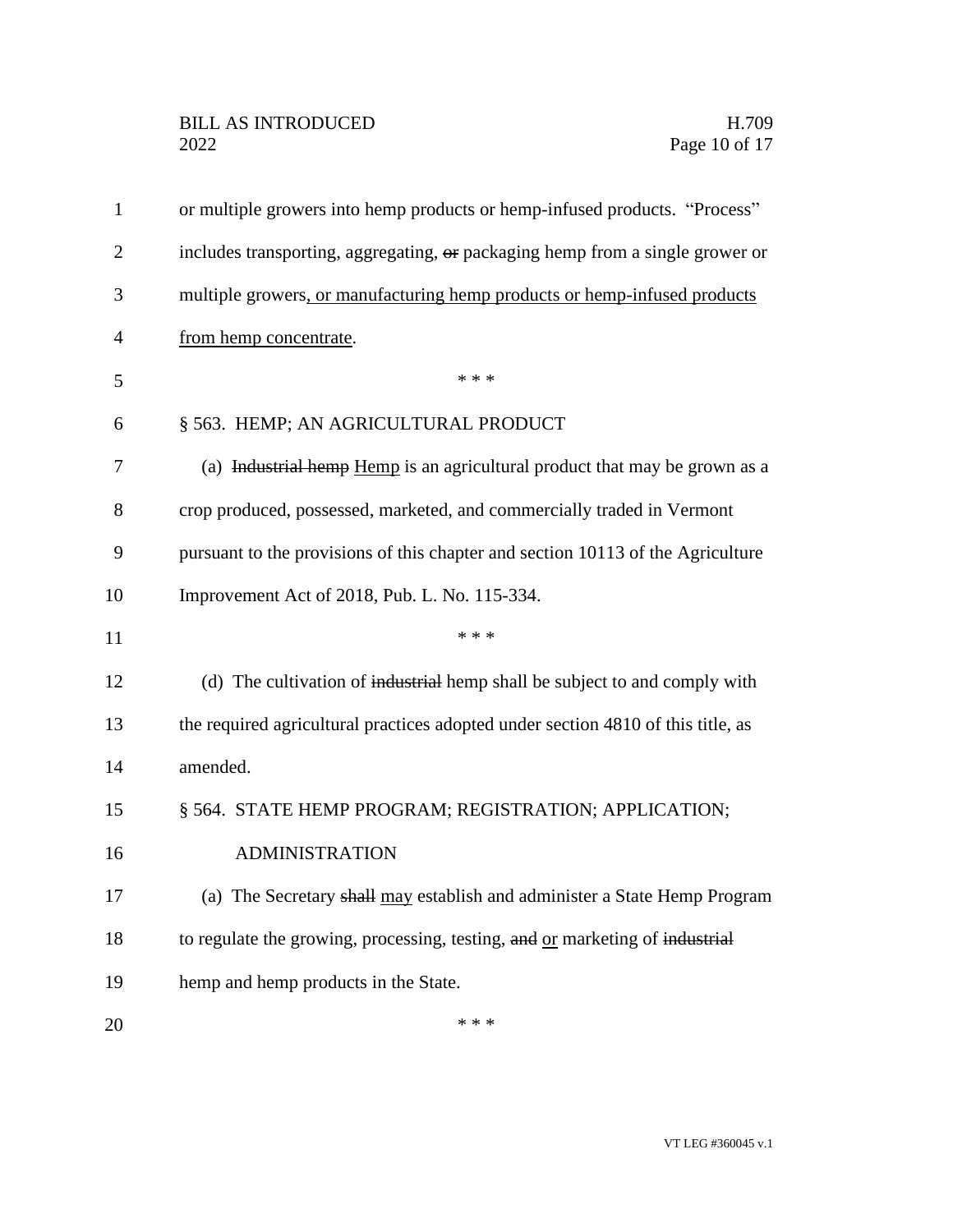# BILL AS INTRODUCED H.709<br>2022 Page 11 of 17

| $\mathbf{1}$   | (d) A person registered under this section may purchase or import hemp           |
|----------------|----------------------------------------------------------------------------------|
| $\overline{2}$ | genetics from any state that complies with the federal requirements for the      |
| 3              | cultivation of industrial hemp.                                                  |
| $\overline{4}$ | (e) A person registered with the Secretary under this section to grow,           |
| 5              | process, or test hemp crops or hemp products shall allow the Secretary to        |
| 6              | inspect hemp crops, processing sites, or laboratories registered under the State |
| 7              | Hemp Program. The Secretary shall retain tests and inspection information        |
| 8              | collected under this section for the purposes of research of the growth and      |
| 9              | cultivation of industrial hemp.                                                  |
| 10             | * * *                                                                            |
| 11             | § 566. RULEMAKING AUTHORITY                                                      |
| 12             | * * *                                                                            |
| 13             | (b) The Secretary shall may adopt rules establishing how the Agency of           |
| 14             | Agriculture, Food and Markets will conduct research within the Program for       |
| 15             | industrial hemp.                                                                 |
| 16             | * * *                                                                            |
| 17             | § 568. TEST RESULTS; ENFORCEMENT                                                 |
| 18             | (a) If the Secretary or a dispensary registered under 18 V.S.A. chapter 86       |
| 19             | tests When notified of a hemp crop and the hemp, hemp product, or hemp-          |
| 20             | infused product that has a delta-9 tetrahydrocannabinol concentration of more    |
| 21             | than 0.3 percent on a dry weight basis exceeding the applicable federally        |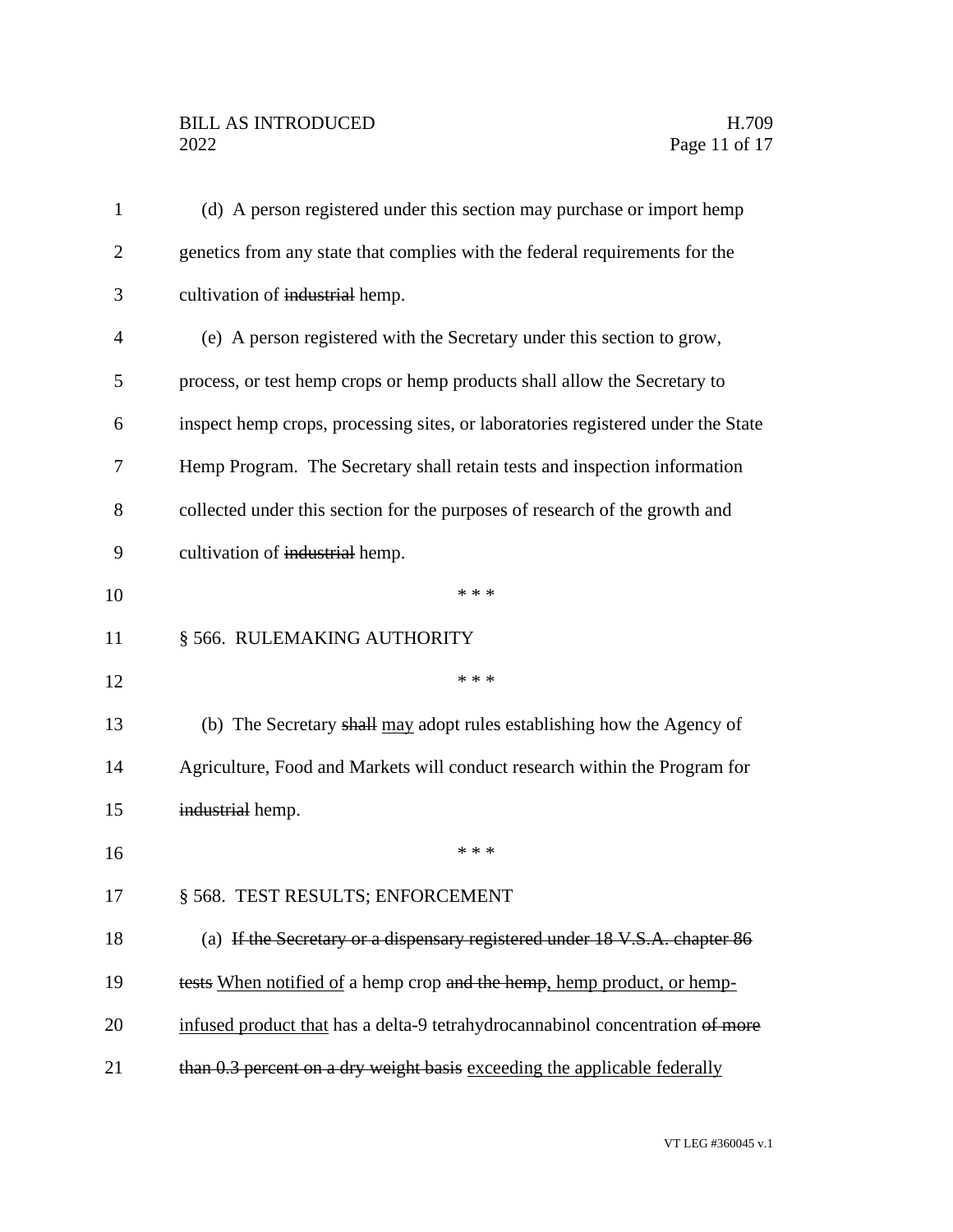| $\mathbf{1}$   | defined tetrahydrocannabinol concentration level of hemp, the person            |
|----------------|---------------------------------------------------------------------------------|
| $\overline{2}$ | registered with the Secretary as growing or processing the hemp erop shall:     |
| 3              | (1) enter into an agreement with a dispensary registered under 18 V.S.A.        |
| $\overline{4}$ | chapter 86 for the separation of the delta-9 tetrahydrocannabinol from the      |
| 5              | hemp crop, return of the hemp crop to the person registered with the Secretary, |
| 6              | and retention of the separated delta 9 tetrahydrocannabinol by the dispensary;  |
| 7              | (2) sell the hemp crop to a dispensary registered under 18 V.S.A.               |
| 8              | chapter 86; or                                                                  |
| 9              | (3) arrange for the Secretary to destroy disposal, remediation, or order        |
| 10             | the destruction of the hemp crop, hemp product, or hemp-infused product in a    |
| 11             | manner consistent with applicable State and federal law.                        |
| 12             | (b) To enforce the provisions of this chapter, the Secretary, upon presenting   |
| 13             | appropriate credentials, may conduct one or more of the following:              |
| 14             | (1) Enter upon any premises where hemp is grown or processed and                |
| 15             | inspect premises, machinery, equipment and facilities, any crop during any      |
| 16             | growth phase, or any hemp product or hemp-infused product during processing     |
| 17             | or storage. Inspection under this section may include the taking of samples,    |
| 18             | inspection of records, and inspection of equipment or vehicles used in the      |
| 19             | growing, processing, or transport of hemp crops, hemp products, or hemp-        |
| 20             | infused products.                                                               |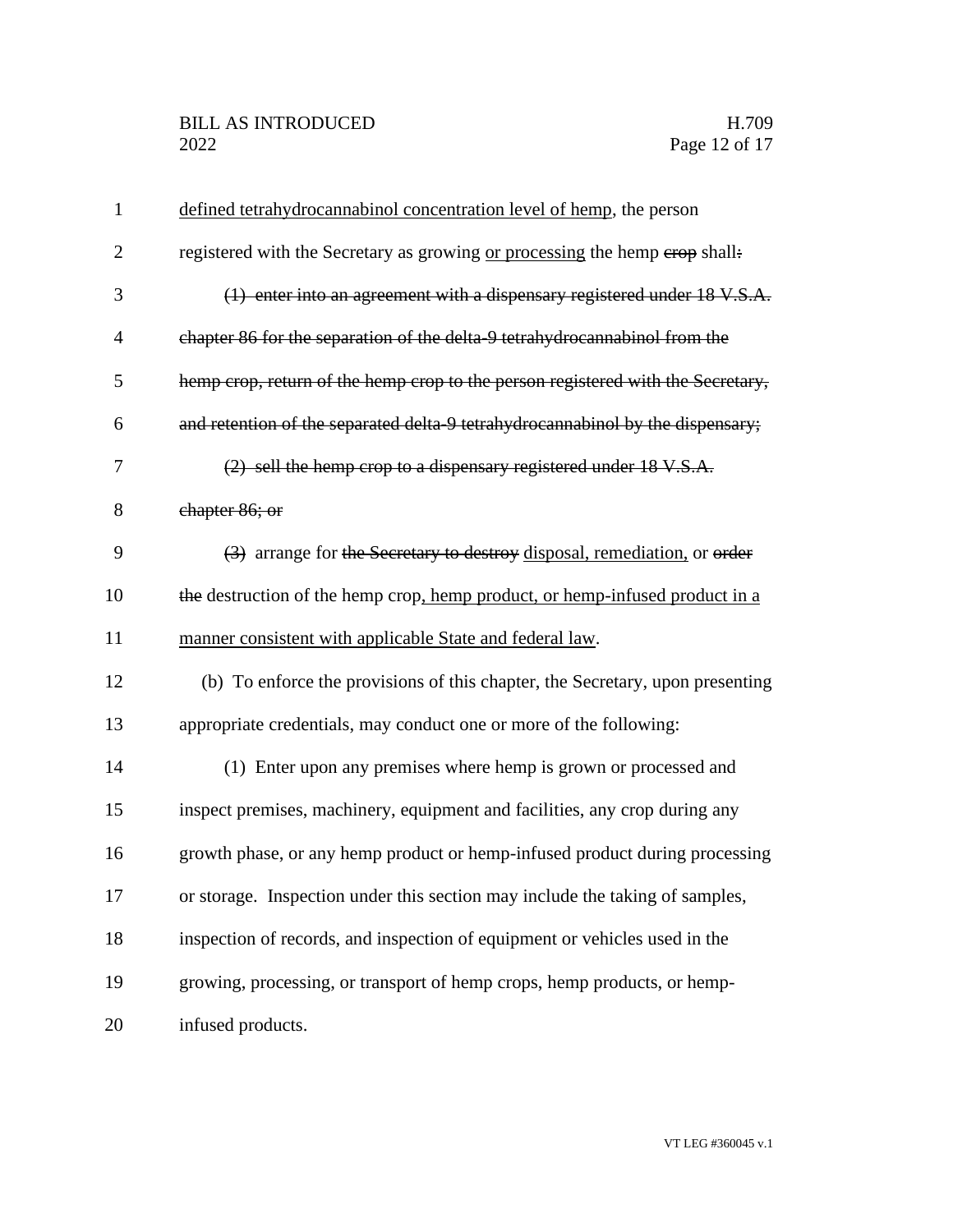# BILL AS INTRODUCED H.709<br>2022 Page 13 of 17

| $\mathbf{1}$   | (2) Inspect any retail location offering hemp products or hemp-infused            |
|----------------|-----------------------------------------------------------------------------------|
| $\overline{2}$ | products. Inspection under this section may include the taking of samples of      |
| 3              | such products.                                                                    |
| $\overline{4}$ | (3) Issue and enforce a written or printed "stop sale" order to the owner         |
| 5              | or custodian of any hemp crop, hemp product, or hemp-infused product subject      |
| 6              | to the requirements of this chapter or rules adopted under this chapter that the  |
| 7              | Secretary finds is in violation of any of the provisions of this chapter or rules |
| 8              | adopted under this chapter. An order may prohibit further sale, processing, and   |
| 9              | movement of the hemp crop, hemp product, or hemp-infused product until the        |
| 10             | Secretary has approved and issued a release from the "stop sale" order.           |
| 11             | (A) This order should include the reason for being issued, a                      |
| 12             | description of the crops or products at issue, instructions to separate all crops |
| 13             | or products subject to the order, and any recommended measures to remedy the      |
| 14             | basis or bases for the order.                                                     |
| 15             | (B) A person issued a "stop sale" order may appeal that order to the              |
| 16             | Secretary within 15 days after receipt. The person shall file any appeal by       |
| 17             | serving a letter on the Secretary, which shall state all grounds for the appeal   |
| 18             | and identify the crops or products affected by the appeal.                        |
| 19             | (c) A crop or product confirmed by the Secretary to meet the definition of        |
| 20             | hemp under State or federal law may be sold or transferred in interstate          |
| 21             | commerce to the extent authorized by federal law. [Repealed.]                     |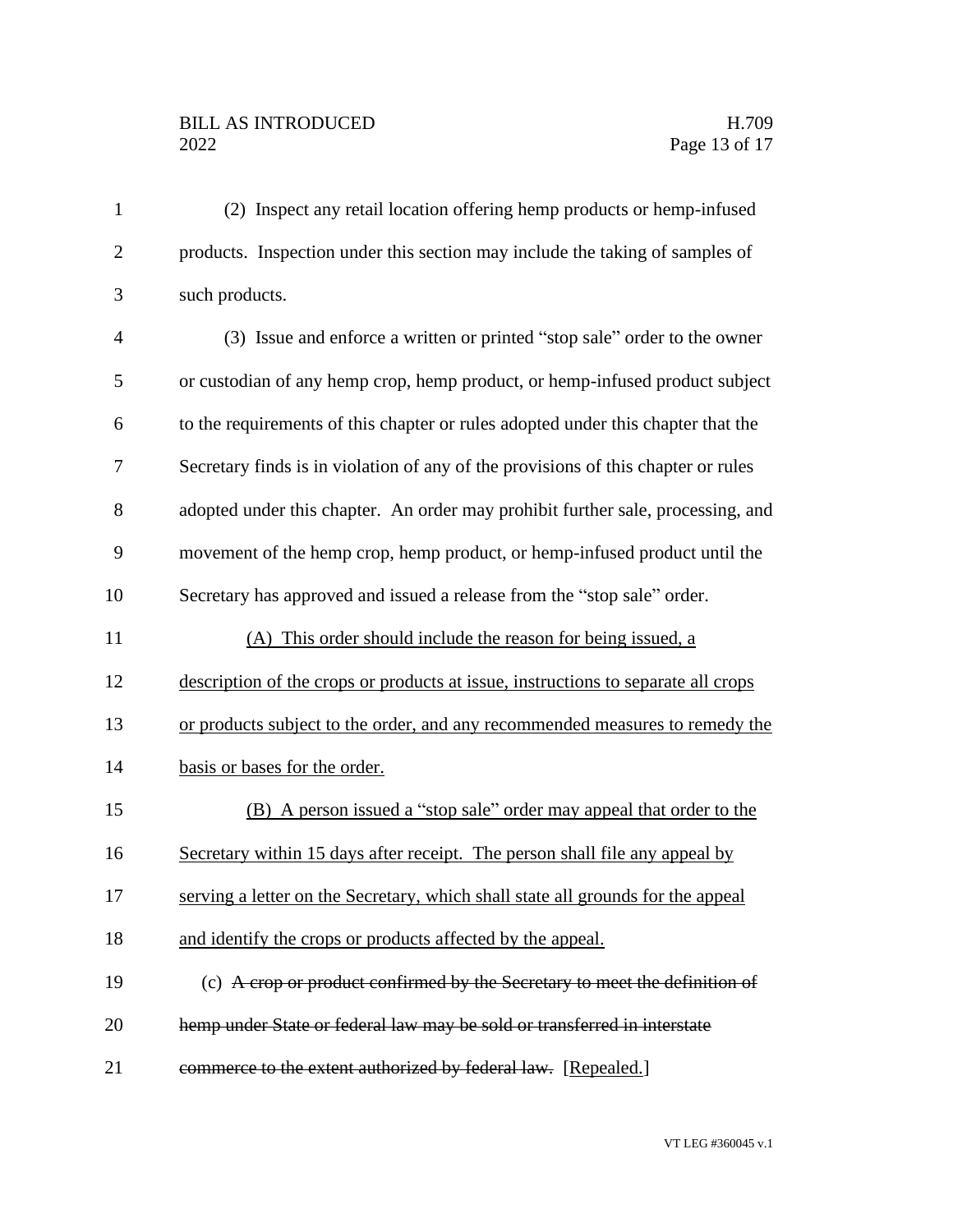| $\mathbf{1}$   | * * *                                                                            |
|----------------|----------------------------------------------------------------------------------|
| $\overline{2}$ | *** Water Quality; Permitting; Certification ***                                 |
| 3              | Sec. 9. 6 V.S.A. § $4858(c)(1)$ is amended to read:                              |
| $\overline{4}$ | $(c)(1)$ Medium farm general permit. The owner or operator of a medium           |
| 5              | farm seeking coverage under a general permit adopted pursuant to this section    |
| 6              | shall certify to the Secretary within a period specified in the permit, and in a |
| 7              | manner specified by the Secretary, that the medium farm does comply with         |
| 8              | permit requirements regarding an adequately sized and designed manure            |
| 9              | management system to accommodate the wastes generated and a nutrient             |
| 10             | management plan to dispose of wastes in accordance with required agricultural    |
| 11             | practices adopted under this chapter and current U.S. Department of              |
| 12             | Agriculture nutrient management standards. Any certification or notice of        |
| 13             | intent to comply submitted under this subdivision shall be kept on file at the   |
| 14             | Agency of Agriculture, Food and Markets. The Secretary of Agriculture, Food      |
| 15             | and Markets, in consultation with the Secretary of Natural Resources, shall      |
| 16             | review any certification or notice of intent to comply submitted under this      |
| 17             | subdivision with regard to the water quality impacts of the medium farm for      |
| 18             | which the owner or operator is seeking coverage, and, for farms that have        |
| 19             | never been permitted under the prior permit term, within 18 months of            |
| 20             | receiving the certification or notice of intent to comply, shall verify whether  |
| 21             | the owner or operator of the medium farm has established that there will be no   |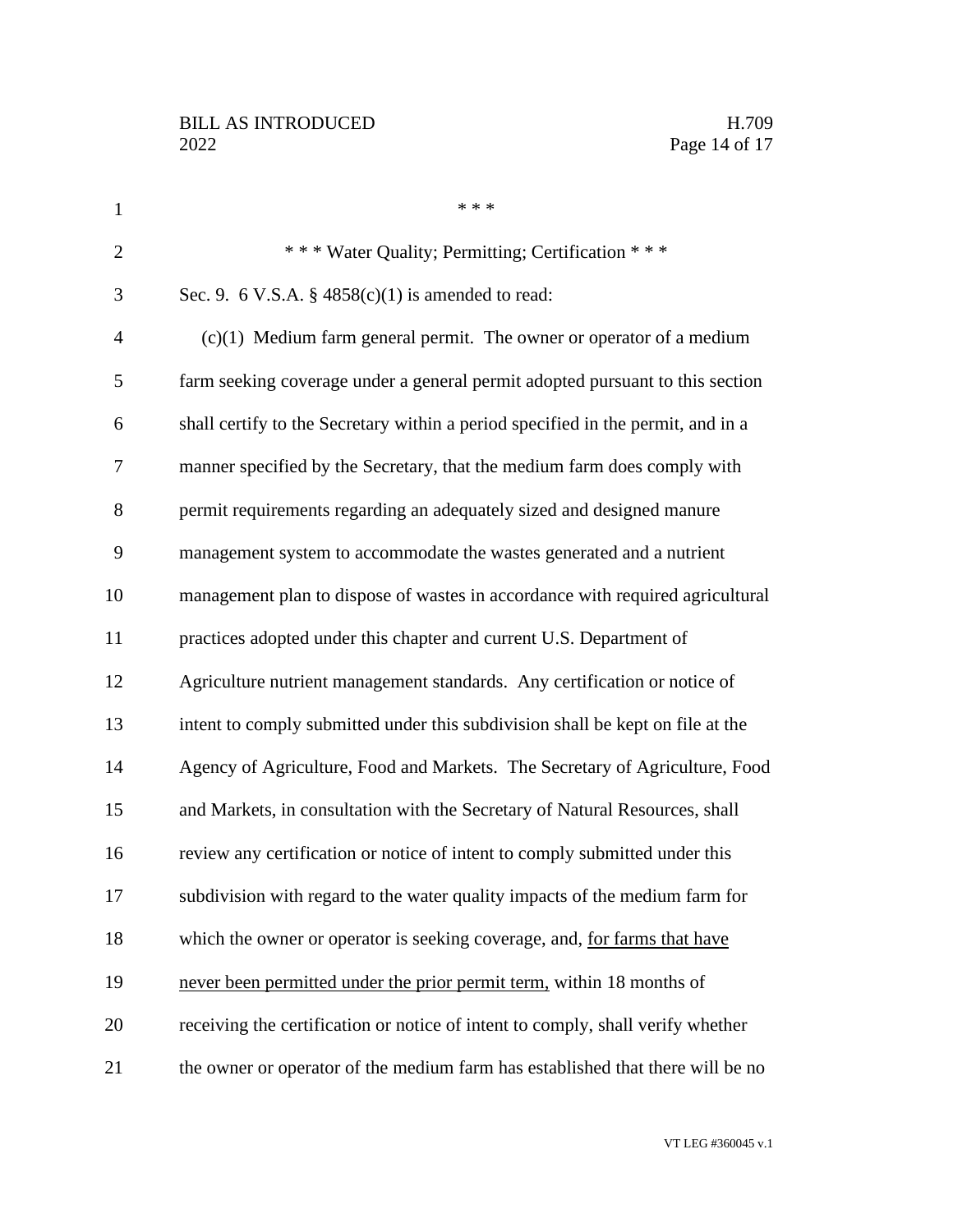| $\mathbf{1}$   | unpermitted discharge to waters of the State pursuant to the federal regulations |
|----------------|----------------------------------------------------------------------------------|
| $\overline{2}$ | for concentrated animal feeding operations. If upon review of a medium farm      |
| 3              | granted coverage under the general permit adopted pursuant to this subsection,   |
| $\overline{4}$ | the Secretary of Agriculture, Food and Markets determines that the permit        |
| 5              | applicant may be discharging to waters of the State, the Secretary of            |
| 6              | Agriculture, Food and Markets and the Secretary of Natural Resources shall       |
| 7              | respond to the discharge in accordance with the memorandum of                    |
| 8              | understanding regarding concentrated animal feeding operations under section     |
| 9              | 4810 of this title.                                                              |
| 10             | Sec. 10. 6 V.S.A. § 4871 is amended to read:                                     |
| 11             | § 4871. SMALL FARM CERTIFICATION                                                 |
| 12             | (a) Small farm definition. As used in this section, "small farm" means a         |
| 13             | parcel or parcels of land:                                                       |
| 14             | (1) on which 10 or more acres are used for farming;                              |
| 15             | (2) that house $\theta$ not more than the number of animals specified under      |
| 16             | section 4857 of this title; and                                                  |
| 17             | $(3)(A)$ that house at least the number of mature animals that the               |
| 18             | Secretary of Agriculture, Food and Markets designates by rule under the          |
| 19             | required agricultural practices; or                                              |
| $20\,$         | (B) that are used for the preparation, tilling, fertilization, planting,         |
| 21             | protection, irrigation, and harvesting of crops for sale.                        |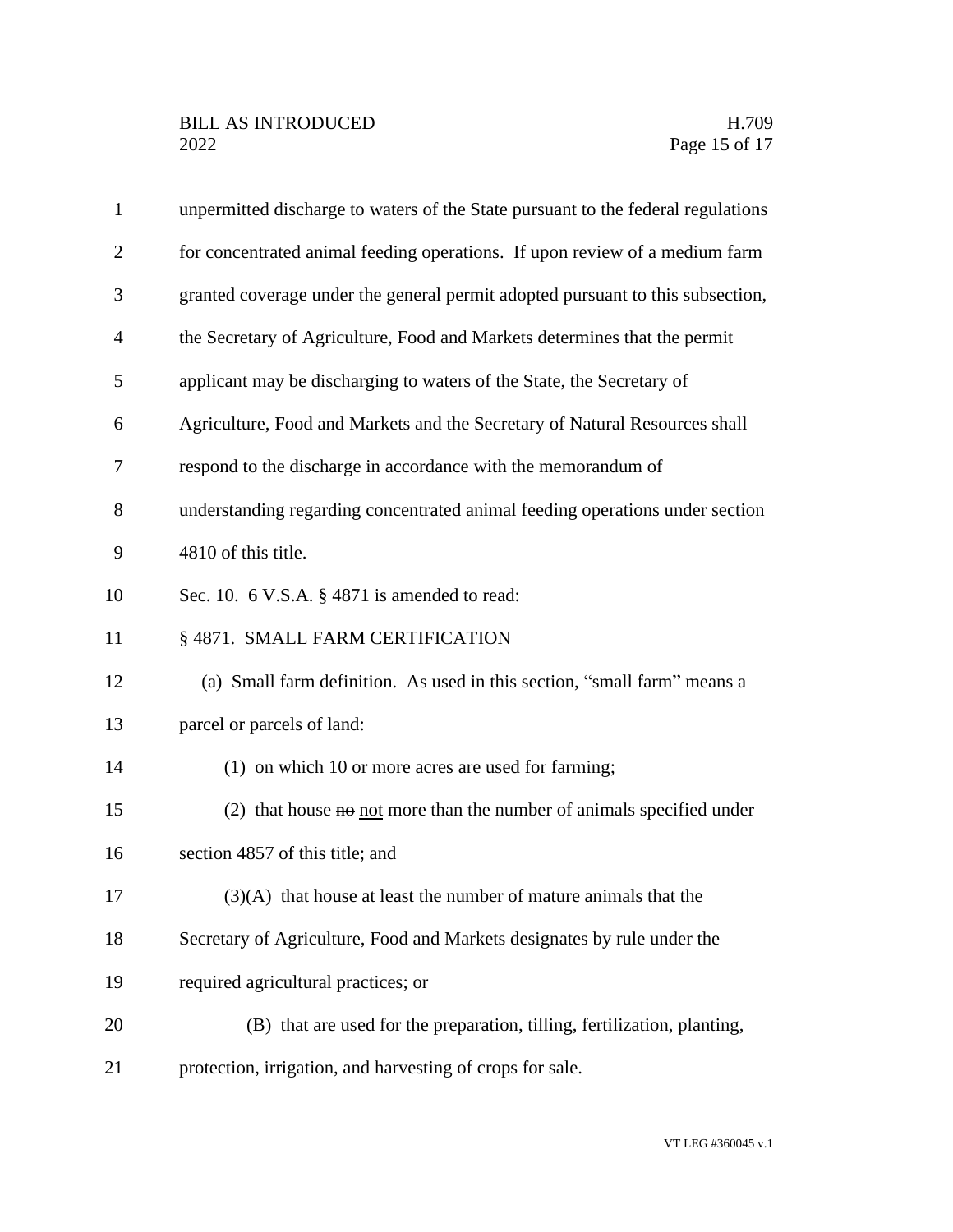# BILL AS INTRODUCED H.709<br>2022 Page 16 of 17

| $\mathbf{1}$   | (b) Required small farm certification. Beginning on July 1, 2017, a person     |
|----------------|--------------------------------------------------------------------------------|
| $\overline{2}$ | who owns or operates a small farm, as designated by the Secretary consistent   |
| 3              | with subdivision $4810a(a)(1)$ of this title, shall, on a form provided by the |
| $\overline{4}$ | Secretary, certify compliance with the required agricultural practices. The    |
| 5              | Secretary of Agriculture, Food and Markets shall establish the requirements    |
| 6              | and manner of certification of compliance with the required agricultural       |
| 7              | practices, provided that the Secretary shall require an owner or operator of a |
| 8              | farm to submit an annual certification of compliance with the required         |
| 9              | agricultural practices.                                                        |
| 10             | * * *                                                                          |
| 11             | (f) Notice of change of ownership or change of lease. A person who owns        |
| 12             | or leases a small farm shall notify the Secretary of a change of ownership or  |
| 13             | change of lessee of a small farm within 30 days of the change. The             |
| 14             | notification shall include the certification of small farm compliance required |
| 15             | under subsection (a) of this section. [Repealed.]                              |
| 16             | * * *                                                                          |
| 17             | Sec. 11. 10 V.S.A. § 6001(42) is amended to read:                              |
| 18             | (42) "Small farm" has the same meaning as in 6 V.S.A. § 4871                   |
| 19             | and also means a small farm that is subject to the Required Agricultural       |
| 20             | Practices Rule (RAPs) and is not required to certify as a small farm under     |
| 21             | Section 4 of the RAPs, is not required to operate as a Medium Farm Operation   |